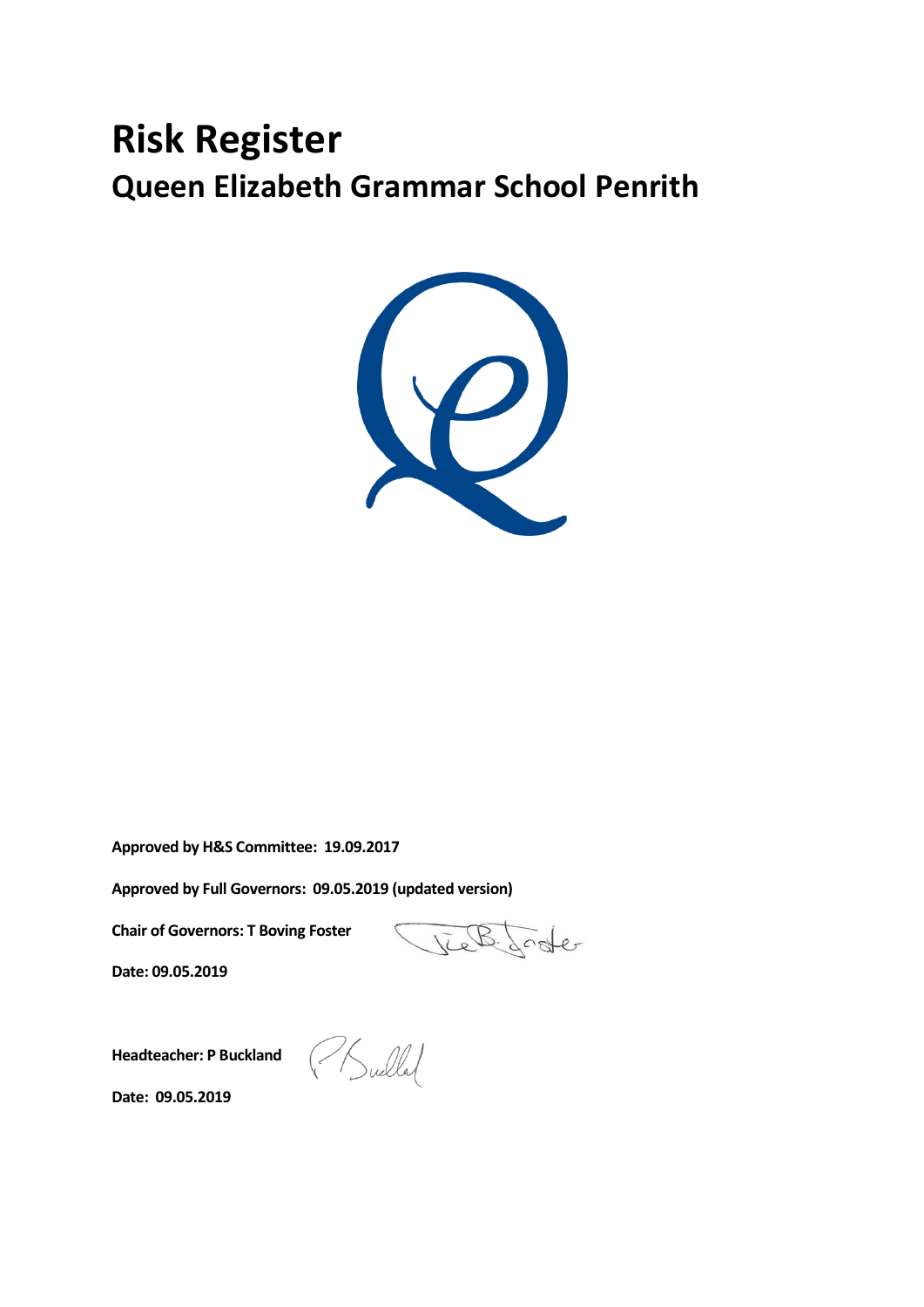#### **RISK ASSESSMENT**

#### **Introduction**

Risk assessment is a process whereby the Academy considers all occurrences that would prevent it meeting the objectives set out to ensure that all students maximise their performance.

An overall risk assessment for the Academy, based on this risk register, is programmed for completion by the Governors on an annual basis. It should be noted that Heads of Department also complete reviews on their own areas of responsibility, and these additional risk assessments may take place at any time within the calendar, should it be necessary.

The risk areas for the Academy have been broken down into five categories: Strategic, Financial, Regulatory, Operational and Managerial.

For each category there is a risk description. Please note that these are not exhaustive and can be added to if appropriate.

These risks need to be assessed for likelihood and impact using the following scale:

#### **Likelihood**

- 1. extremely unlikely
- 2. unlikely
- 3. moderately likely
- 4. regular occurrence
- 5. highly likely
- 6. extremely likely

#### **Impact**

- 1. not critical to continued operation
- 2. minor impact in some areas
- 3. minor impact in many areas
- 4. significant impact would not affect continued operations in short term but might in long term
- 5. significant impact in medium term, relates to substantial operational areas
- 6. fundamental to continuing operations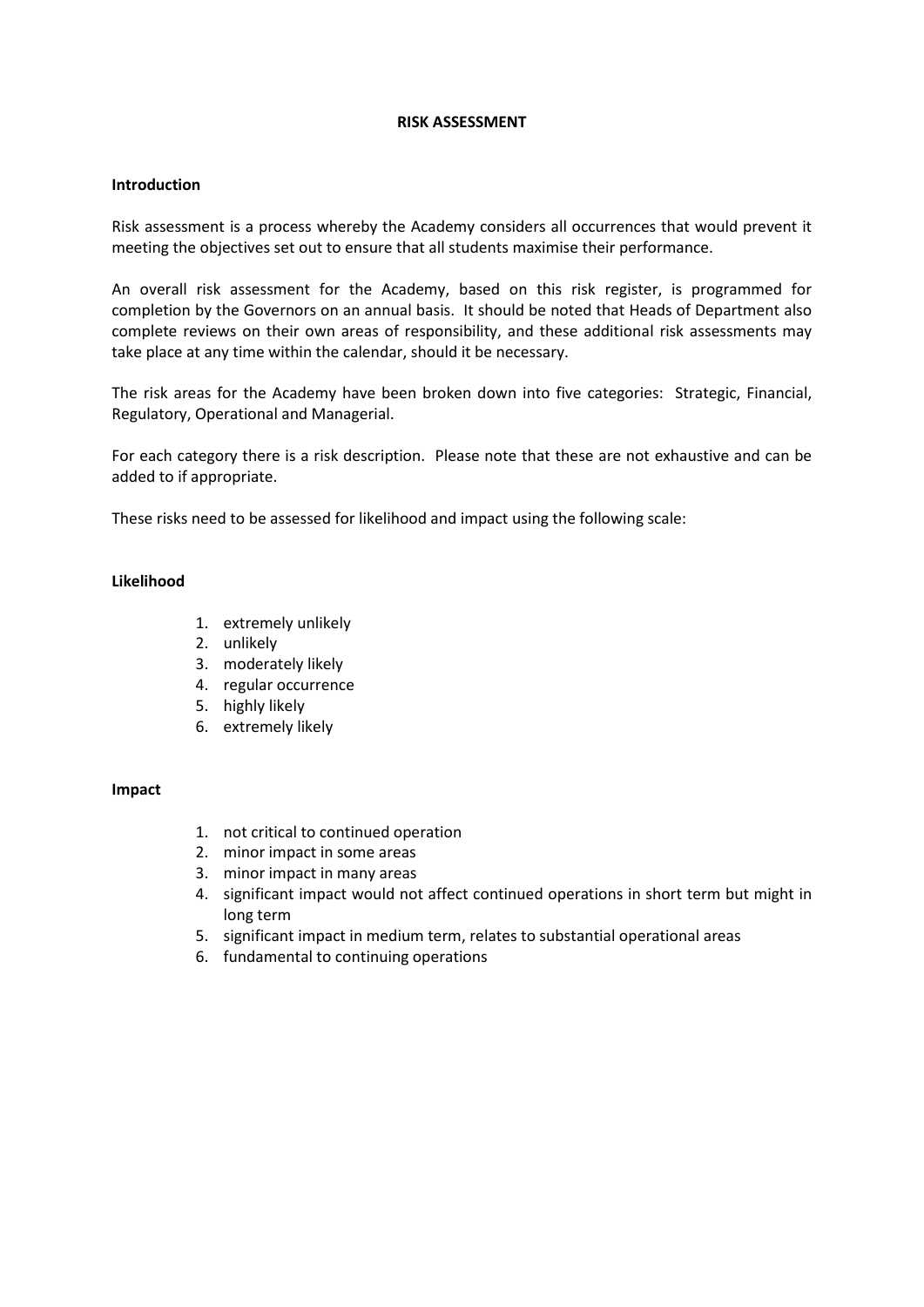There is space in the checklist for the outcome of the assessment for each of the risks identified. Set out below is a graph on which risks can be plotted:



Once the risks are plotted on the graph a priority list needs to be drawn up of the risks sought to be reduced. Any risks falling in the "immediate action" box (top right) will be a first priority. After that, any scoring above "3.3" should be prioritised according to the resources available.

A traffic light system will be used to highlight the areas of risk; this will allow low, medium and high risks to be easily identified. Any risk in 1 and 2 should be highlighted green, any risk in 3 and 4 yellow and any risk in 5 and 6 red.

Planned action to Avoid the Risk, Transfer/Share the Risk or Mitigate the Risk should be added to the document. The person responsible for action will be identified and the completion date agreed.

The Finance & Pay sub-committee will review the reports and this will be formally minuted.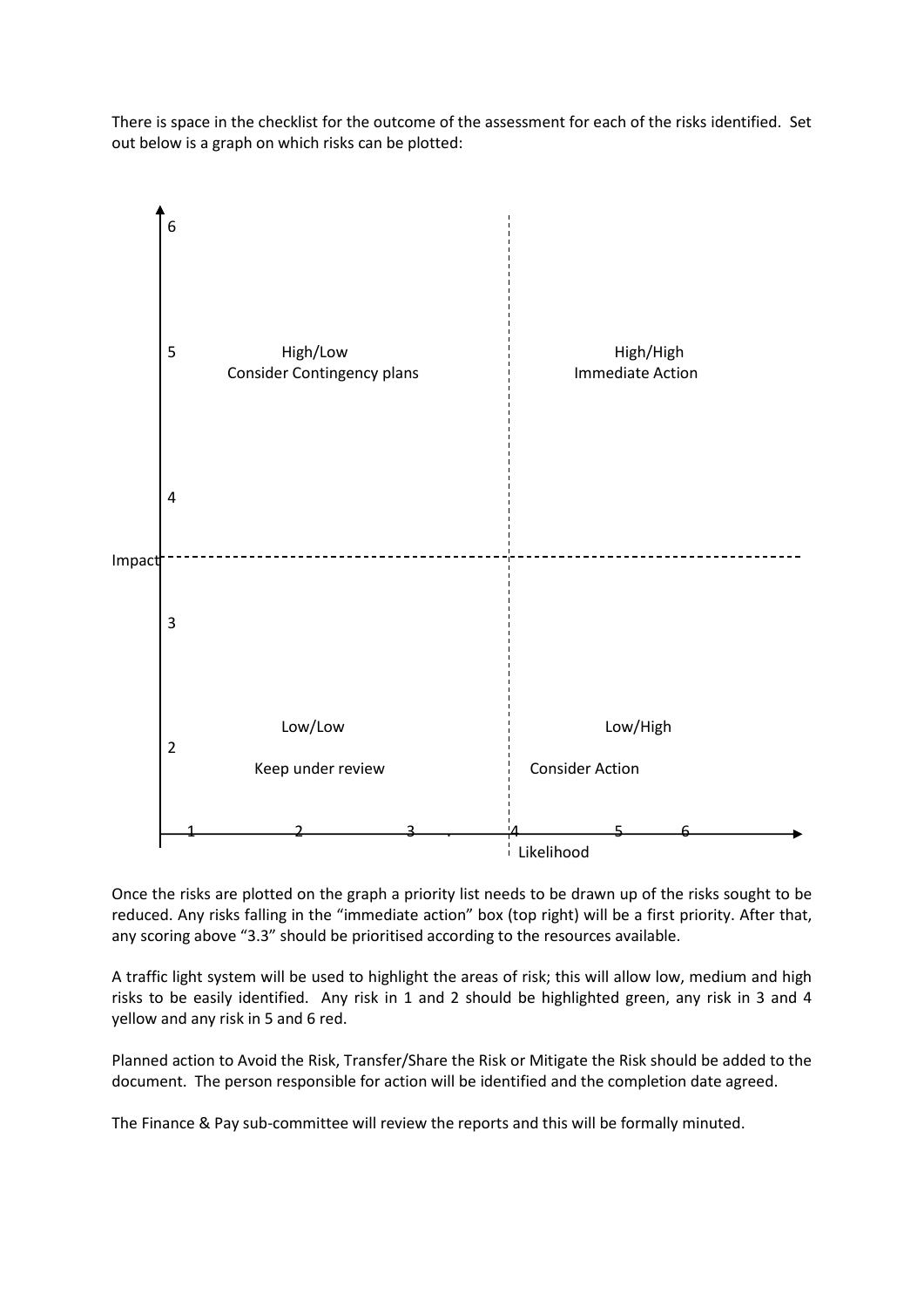## **Business Risk Management**

## **Progress Report:**

Planned actions have taken place and the previous review has been re-visited. Where risks are still evident monitoring continues.

Summary of actions taken since the last review:

## **1. Strategic:**

## **2. Financial:**

### **3. Regulatory:**

## **4. Operational:**

| the contract of the contract of the contract of the contract of the contract of the contract of the contract of       |  |
|-----------------------------------------------------------------------------------------------------------------------|--|
| <u> 1989 - Johann Harry Harry Harry Harry Harry Harry Harry Harry Harry Harry Harry Harry Harry Harry Harry Harry</u> |  |
|                                                                                                                       |  |
|                                                                                                                       |  |

## **5. Managerial:**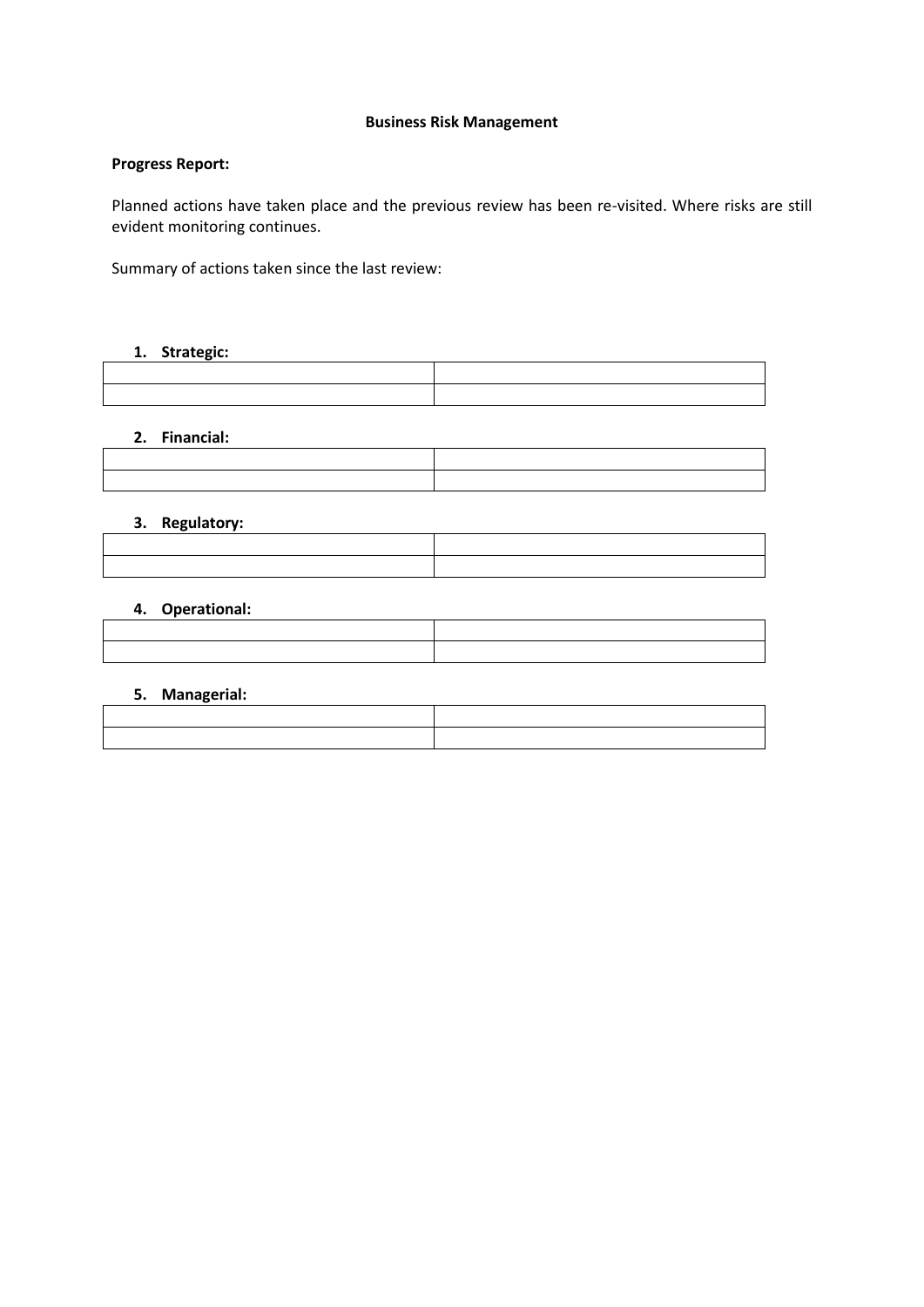# **Strategic Risks**

| <b>Sub Risk Description</b>                                                                                   | Assessment<br>of<br>Likelihood | Assessment<br>of Impact | <b>Actions Taken</b>                                                                                                                                                                          | Is Risk<br>Mitigated? | Responsible Person         | Completion<br>Date |
|---------------------------------------------------------------------------------------------------------------|--------------------------------|-------------------------|-----------------------------------------------------------------------------------------------------------------------------------------------------------------------------------------------|-----------------------|----------------------------|--------------------|
| Investigation into wrong doing<br>e.g. potential fraud                                                        | $\mathbf{1}$                   | $\mathbf{1}$            | <b>Fraud Policy</b><br>Reference to Bribary act -<br><b>Finance Manual</b>                                                                                                                    | Yes                   | Governors                  | Ongoing            |
| Major incident e.g. accident<br>causing injury to students or<br>members of the public/Gun or<br>knife attack | $\mathbf{1}$                   | $\overline{3}$          | Insurance<br><b>Crisis Management Plan</b>                                                                                                                                                    | Yes                   | Governors/SLT              | Ongoing            |
| Teaching incorrect<br>syllabus/Teaching Standards                                                             | $\mathbf{1}$                   | $\overline{4}$          | Checks & balances within<br>departments and through<br>monitoring by exams<br>officer/SLT                                                                                                     | Yes                   | <b>Heads of Department</b> | Ongoing            |
| Poor examination results/Risk of<br><b>Special Measures</b>                                                   | $\overline{2}$                 | $\overline{4}$          | Tracking/Ass of student<br>progress. Mentoring of<br>weaker students at risk of<br>not achieving 5 x A* to C                                                                                  | Yes                   | Senior Leadership<br>Team  | Ongoing            |
| Significant reduction of<br>applications in Year 7                                                            | $\mathbf{1}$                   | $\overline{4}$          | Analysis of size of year<br>groups in feeder schools by<br>Assistant Head (Pastoral) to<br>identify future dips. Greater<br>investment in promoting<br>school in local and wider<br>community | Yes                   | Senior Leadership<br>Team  | Ongoing            |
| Handling of Press                                                                                             | $\mathbf{1}$                   | $\mathbf{1}$            | All press through SLT                                                                                                                                                                         | Yes                   | Senior Leadership<br>Team  | Ongoing            |
| Compliance with regulations                                                                                   | $\overline{2}$                 | $\mathbf{1}$            | N/A                                                                                                                                                                                           | Yes                   | <b>SLT</b>                 | Ongoing            |
| Recruitment of employees<br>convicted of child offences                                                       | $\overline{2}$                 | $\overline{4}$          | Recruitment procedure<br>follows safer recruitment<br>guidelines. Senior staff<br>training in safer recruitment<br><b>DBS Checks</b>                                                          | Yes                   | <b>SLT</b>                 | Ongoing            |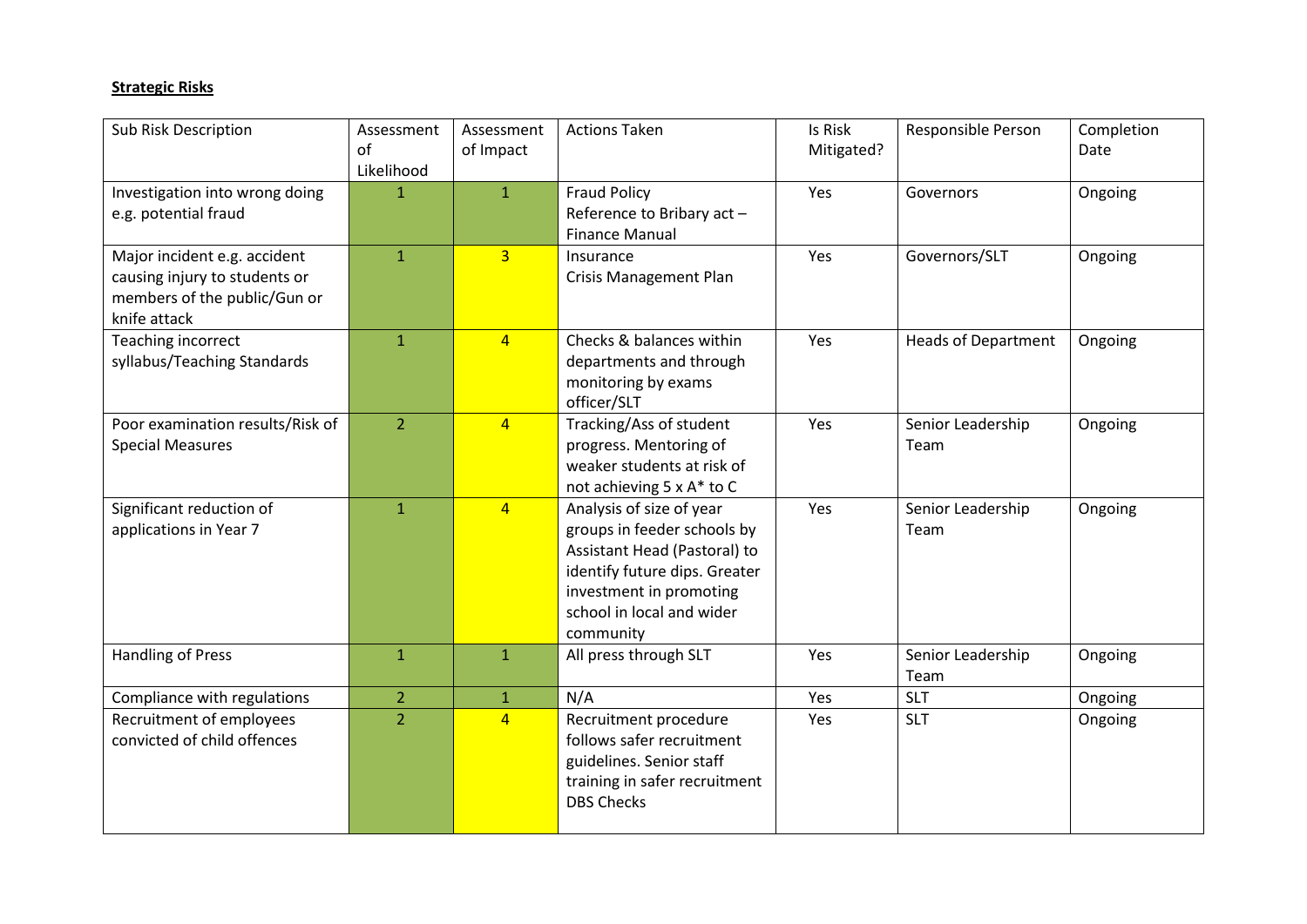| Failure to comply with<br>objectives as set out in the<br>Governing documents | 2 | 1              | Responsible Office Check                                                                                           | Yes | <b>F&amp;P Committee</b><br><b>Full Governors</b>        | Ongoing |
|-------------------------------------------------------------------------------|---|----------------|--------------------------------------------------------------------------------------------------------------------|-----|----------------------------------------------------------|---------|
| Loss of Funding                                                               | 2 | 5.             | Financial procedures in<br>place to ensure funding<br>maximised.<br>Maintain dialogue with EFA                     | Yes | Head of Finance &<br>Facilities/Headteacher<br>Governors | Ongoing |
| Maintaining our Ethos                                                         | 2 | $\overline{4}$ | Value of all<br>curriculum/enrichment<br>activities considered as part<br>of budget review                         | Yes | Senior Leadership<br>Team/Governors                      | Ongoing |
| Property and systems Loss                                                     |   |                | See Financial Risks -<br><b>Protection of Assets</b><br>See Operational Risks -<br><b>Physical Disasters</b>       | Yes |                                                          | Ongoing |
| <b>Reputational Risk</b>                                                      |   |                | See poor examination<br>results/maintaining our<br>ethos<br>See Operational Risks -<br><b>Environmental Change</b> | Yes |                                                          | Ongoing |

## **Financial Risks**

| Sub Risk Description        | Assessment    | Assessment     | <b>Existing Internal Controls</b> | Is Risk    | Responsible            | Completion |  |
|-----------------------------|---------------|----------------|-----------------------------------|------------|------------------------|------------|--|
|                             | of Likelihood | of Impact      | and Evidence                      | Mitigated? | Person                 | Date       |  |
| <b>Protection of Assets</b> |               |                |                                   |            |                        |            |  |
| The School's assets are not |               |                | Maintain Firewall to              | Yes        | <b>ICT Manager</b>     | Ongoing    |  |
| safeguarded against         |               |                | protect against Internet          |            |                        |            |  |
| inappropriate use or fraud. |               |                | Abuse.                            |            |                        |            |  |
| Ownership is not documented |               | $\overline{2}$ | Maintain Asset register           | Yes        | <b>Head of Finance</b> | Ongoing    |  |
| and recorded                |               |                | (FPM 13.5)                        |            | & Facilities           |            |  |
|                             |               |                | <b>Maintain Departmental</b>      |            |                        |            |  |
|                             |               |                | Stock Records, including          |            |                        |            |  |
|                             |               |                | physical check annually           |            |                        |            |  |
|                             |               |                | (FPM 13.1 - 13.4)                 |            |                        |            |  |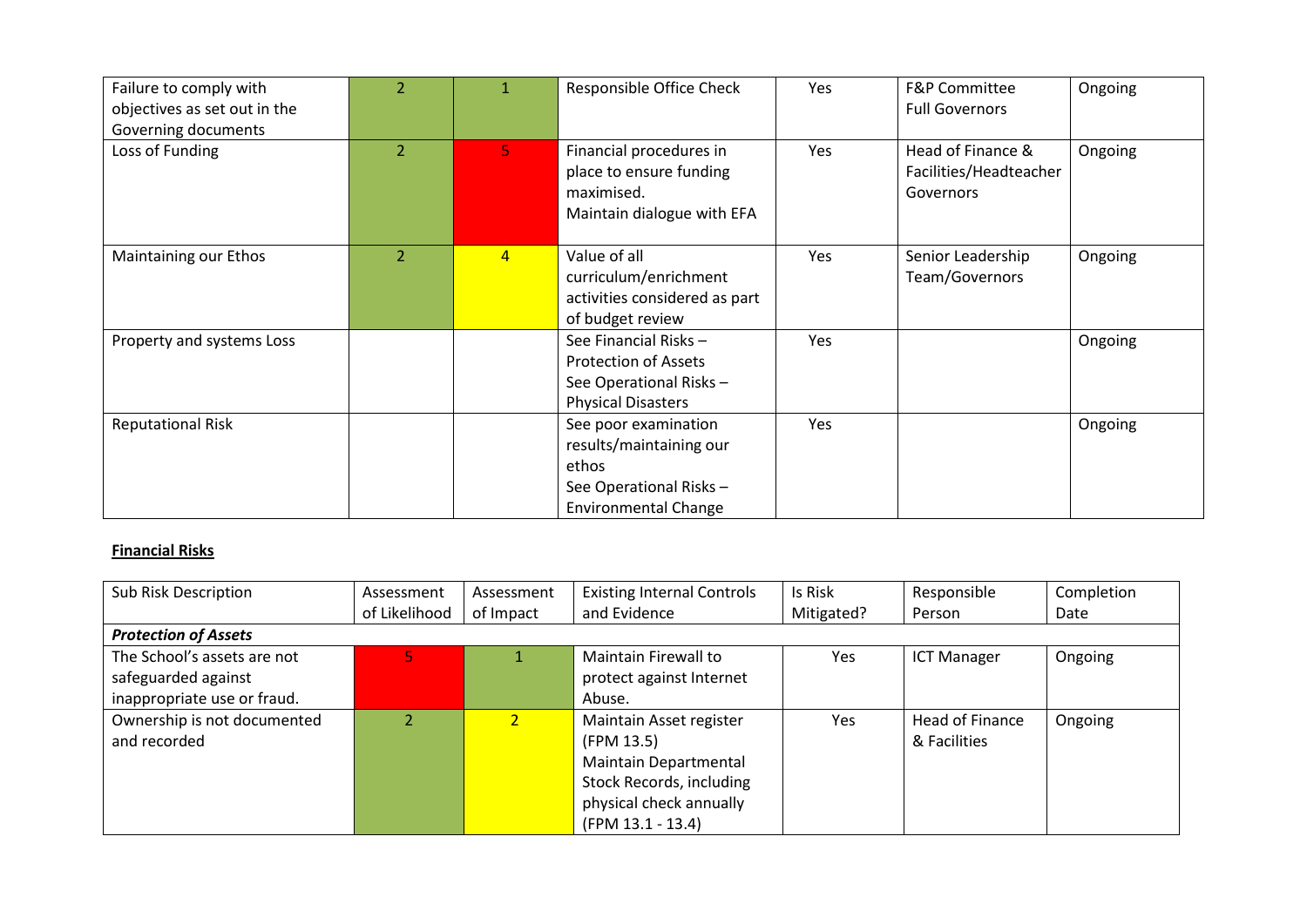| Assets are not physically secure                     | $\overline{3}$ | $\overline{2}$ | Update alarms/locks and<br>review school security<br>procedures.                                                                                                                                                                                                                                 | Yes | <b>Head of Finance</b><br>& Facilities/Site<br>Manager   | Ongoing |
|------------------------------------------------------|----------------|----------------|--------------------------------------------------------------------------------------------------------------------------------------------------------------------------------------------------------------------------------------------------------------------------------------------------|-----|----------------------------------------------------------|---------|
| The location of all assets is not<br>known           | $\overline{4}$ | 2 <sup>1</sup> | Advise staff to inform<br>Finance (FPM 13.2).<br>Audit Hardware/stock<br>(FPM 13.3).                                                                                                                                                                                                             | Yes | <b>Head of Finance</b><br>& Facilities/ICT<br>Manager    | Ongoing |
| Assets are not maintained in<br>good order           | $\mathbf{1}$   | $\mathbf{1}$   | Constant review                                                                                                                                                                                                                                                                                  | Yes | ICT<br>Manager-<br>Computers<br>Site Manager -<br>Fabric | Ongoing |
| <b>Management of Liabilities</b>                     |                |                |                                                                                                                                                                                                                                                                                                  |     |                                                          |         |
| Not all liabilities are identified                   | $\overline{2}$ | $\mathbf{1}$   | <b>Maintain Sage Accounting</b><br>System to record / identify<br>liabilities (FPM 2.1).                                                                                                                                                                                                         | Yes | Governors/Head<br>of Finance &<br><b>Facilities</b>      | Ongoing |
| Not all liabilities are recorded                     | $\mathbf{1}$   | $\mathbf{1}$   | As Above                                                                                                                                                                                                                                                                                         | Yes | Governors/Head<br>of Finance &<br><b>Facilities</b>      | Ongoing |
| Who can commit the School's<br>funds is not detailed | $\overline{2}$ | $\mathbf{1}$   | Maintain Segregation of<br>duties (FPM 2.2.7).                                                                                                                                                                                                                                                   | Yes | Governors/Head<br>of Finance &<br>Facilities             | Ongoing |
| <b>Economic</b>                                      |                |                |                                                                                                                                                                                                                                                                                                  |     |                                                          |         |
| Effect of lower funding rates on<br>the School       | $\overline{4}$ | 5              | Maintain dialogue<br>with<br><b>Education Funding Agency.</b><br>Submit funding claims as<br>opportunities<br>are<br>identified.<br>Maintain dialogue<br>with<br>other grammar schools /<br>academies.<br>Maintain 3-year budget<br>projection for ongoing<br>consideration by F&P<br>Committee. | Yes | <b>Head of Finance</b><br>& Facilities                   | Ongoing |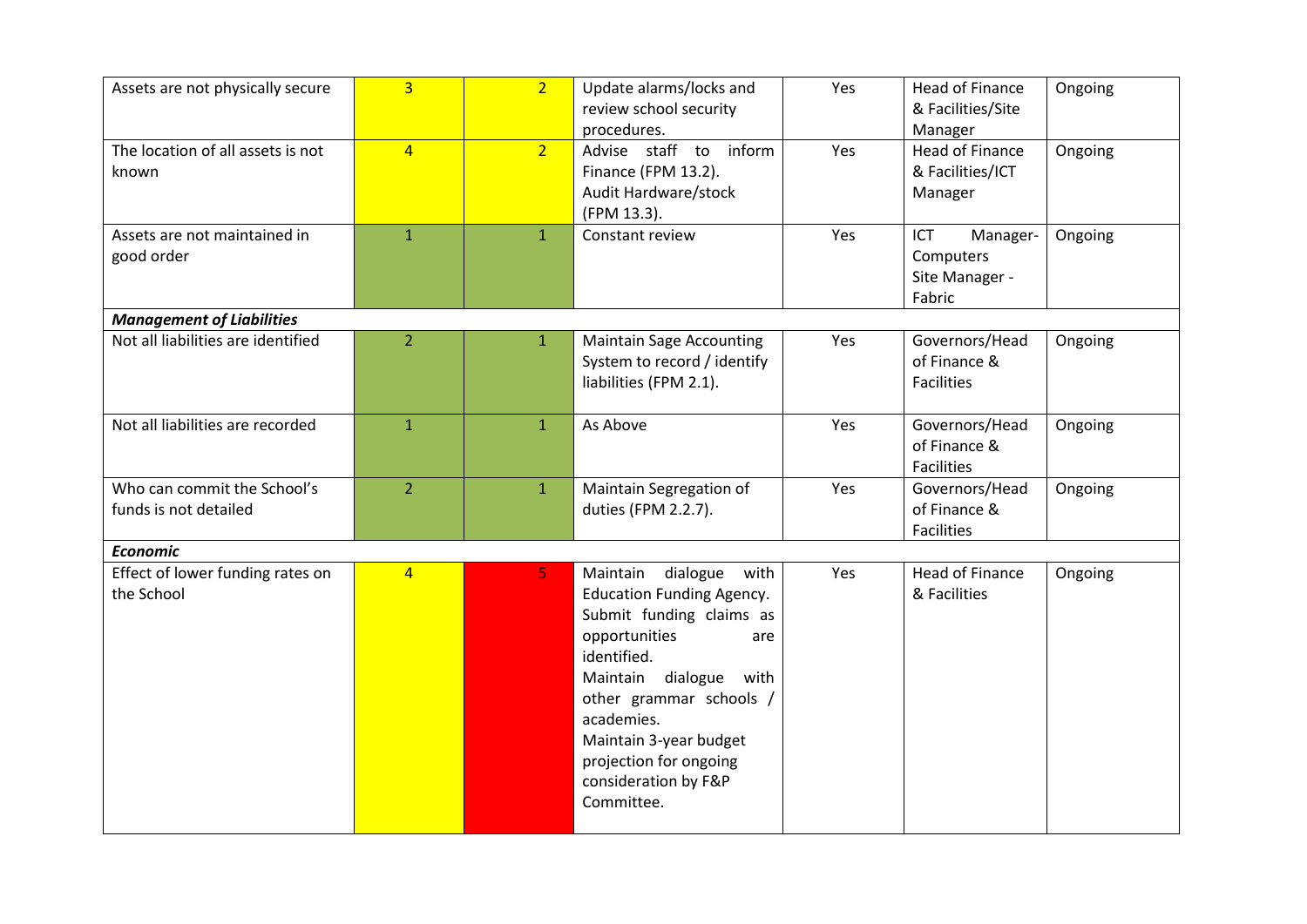|                                  | $\mathbf{1}$   | $\mathbf{1}$   | Investment rates discussed       | Yes | Governors       |         |
|----------------------------------|----------------|----------------|----------------------------------|-----|-----------------|---------|
| Effect of interest rates changes |                |                |                                  |     |                 | Ongoing |
| on the School                    |                |                | by F&P Committee on              |     |                 |         |
|                                  |                |                | regular basis.                   |     |                 |         |
|                                  |                |                | No Loans, beyond CIF bids.       |     |                 |         |
|                                  |                |                | No Overdraft.                    |     |                 |         |
| Effect of bank stability on the  | 1              | $\mathbf{1}$   | Use high rated banks for         | Yes | Head of Finance | Ongoing |
| School                           |                |                | cash deposits (FPM 5.1).         |     | & Facilities    |         |
| Impact of movements in inflation | $\overline{3}$ | 5 <sub>1</sub> | Maintain dialogue with           | Yes | Head of Finance | Ongoing |
| on the School                    |                |                | <b>Education Funding Agency.</b> |     | & Facilities    |         |
| <b>Cash Handling</b>             |                |                |                                  |     |                 |         |
| Lack of proper control over cash | 2              | $\mathbf{1}$   | Controls over petty cash,        | Yes | Head of Finance | Ongoing |
| handling                         |                |                | including use of imprest         |     | & Facilities    |         |
|                                  |                |                | system (FPM 4).                  |     |                 |         |
|                                  |                |                | Use of secure post box to        |     |                 |         |
|                                  |                |                | collect<br>from<br>money         |     |                 |         |
|                                  |                |                |                                  |     |                 |         |
|                                  |                |                | students (FPM 3.2.2).            |     |                 |         |
|                                  |                |                | Use of safe to hold cash         |     |                 |         |
|                                  |                |                | cheques,<br>and<br>and           |     |                 |         |
|                                  |                |                | collection<br>by<br>Security     |     |                 |         |
|                                  |                |                | Company (FPM 3.2.3).             |     |                 |         |
|                                  |                |                | Utilisation of on-line           |     |                 |         |
|                                  |                |                | payment systems (FPM             |     |                 |         |
|                                  |                |                | $2.2.3$ ).                       |     |                 |         |

# **Regulatory Risks**

| Sub Risk Description<br><b>Compliance Risk</b> | Assessment<br>of Likelihood | Assessment<br>of Impact | <b>Existing Internal Controls</b><br>and Evidence                                                 | Is Risk<br>Mitigated? | Responsible<br>Person | Completion<br>Date |
|------------------------------------------------|-----------------------------|-------------------------|---------------------------------------------------------------------------------------------------|-----------------------|-----------------------|--------------------|
| The Schools compliance with regulations        |                             |                         |                                                                                                   |                       |                       |                    |
| Safeguarding                                   | 1 - 6                       | $6 - 1$                 | Apply Safeguarding best<br>practice and school policy.<br>Regular safeguarding staff<br>training. | <b>Yes</b>            | Headteacher/SLT       | Ongoing            |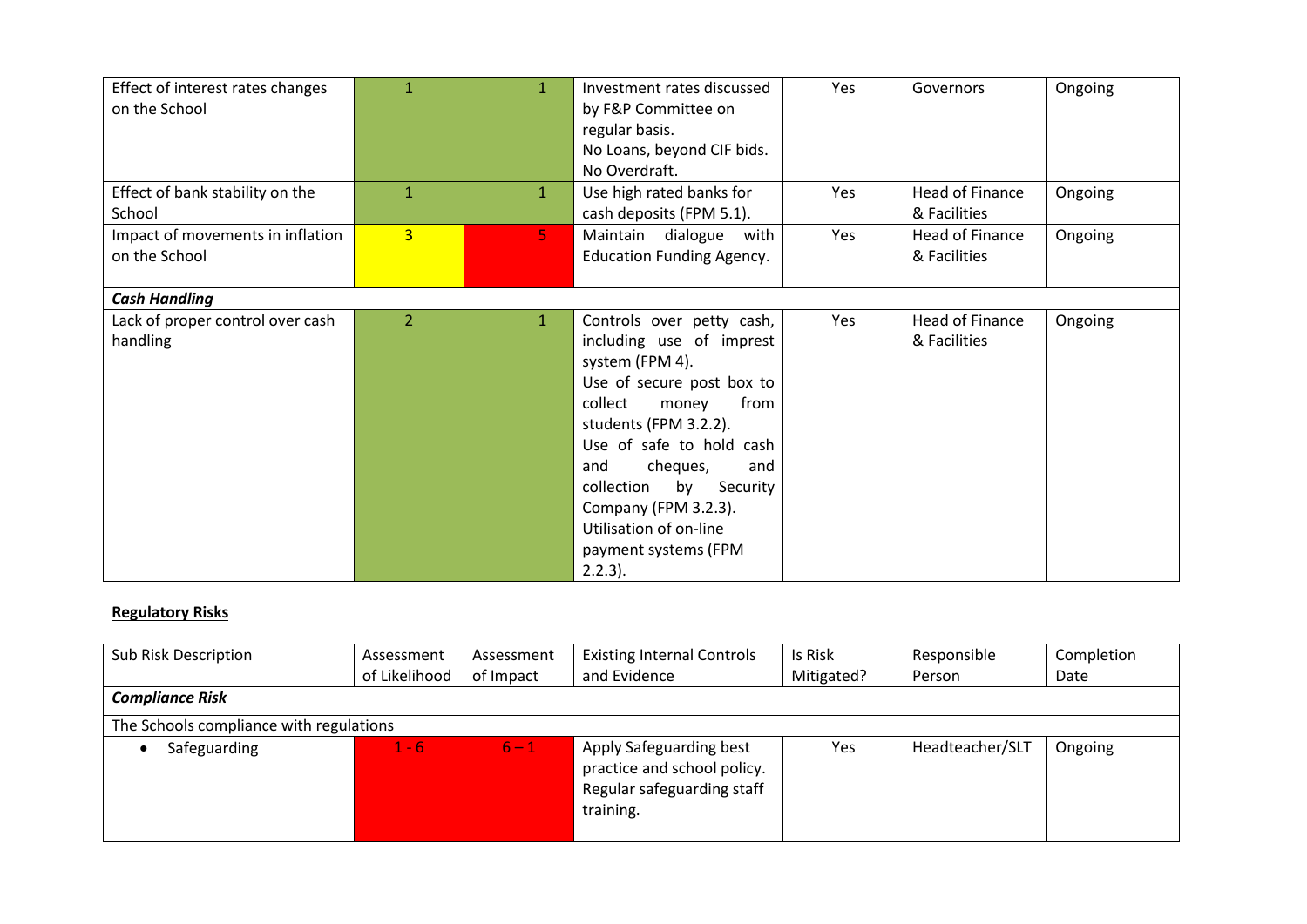| Activities                                                    | $\mathbf{1}$   | 6              | Teaching Standards to be<br>maintained                      | Yes | Headteacher                                                           | Ongoing  |
|---------------------------------------------------------------|----------------|----------------|-------------------------------------------------------------|-----|-----------------------------------------------------------------------|----------|
| Reporting<br>$\bullet$                                        | $\mathbf{1}$   | $\overline{2}$ | Regular Reports to<br><b>Education Funding Agency.</b>      | Yes | <b>Head of Finance</b><br>& Facilities                                | Ongoing  |
| Specific regulations from<br>$\bullet$<br>funding bodies      | $\mathbf{1}$   | 5              | <b>Review Funding Agreement</b>                             | Yes | Governors                                                             | Ongoing  |
| Meeting conditions of<br>$\bullet$<br>grant                   | $\mathbf{1}$   | 5              | <b>Review Funding Agreement</b>                             | Yes | Governors                                                             | Ongoing  |
| Regular review of liability<br>$\bullet$<br>to tax            | $\overline{2}$ | $\overline{2}$ | Ask Responsible Officer                                     | Yes | <b>Head of Finance</b><br>& Facilities                                | Ongoing  |
| Regular review of<br>$\bullet$<br>exposure to VAT             | $\overline{2}$ | $\overline{2}$ | Ask Responsible Officer                                     | Yes | Head of Finance<br>& Facilities                                       | Ongoing  |
| <b>Education Act - Statutory</b><br>$\bullet$<br>& Principles | $\mathbf{1}$   | $\overline{4}$ | Monitor DfE and other<br>information.                       | Yes | Headteacher                                                           | Ongoing  |
| <b>HMRC</b><br>$\bullet$                                      | $\mathbf{1}$   | $\overline{4}$ | Ask Responsible<br><b>Officer/External Auditors</b>         | Yes | <b>Head of Finance</b><br>& Facilities                                | Ongoing  |
| <b>Employment Law</b><br>$\bullet$                            | $\mathbf{1}$   | $\overline{4}$ | Advise bought in from<br>specialists                        | Yes | Head of Finance<br>& Facilities                                       | Ongoing  |
| <b>Data Protection</b>                                        |                |                |                                                             |     |                                                                       |          |
| Compliance with Data Protection                               | $\overline{2}$ | $\overline{4}$ | <b>Data Protection</b>                                      | Yes | <b>Head of Finance</b>                                                | Ongoing  |
| Act. Security of data; particularly                           |                |                | Registration.                                               |     | & Facilities                                                          |          |
| sensitive personal data                                       |                |                | Advise staff.                                               |     |                                                                       |          |
| <b>Health &amp; Safety Risks</b>                              |                |                |                                                             |     |                                                                       |          |
| In offices<br>$\bullet$                                       | $\overline{2}$ | $\overline{2}$ | Monitor risk termly                                         | Yes | Site manager                                                          | Annually |
| Compliance with<br>$\bullet$<br>regulations                   | $\overline{2}$ | $\overline{4}$ | <b>Use Third Party Specialists</b>                          | Yes | Site Manager<br>Headteacher<br><b>Head of Finance</b><br>& Facilities | Ongoing  |
| Asbestos<br>$\bullet$                                         | 3              | $\overline{4}$ | <b>Monitor Asbestos</b><br>Plan available to<br>contractors | Yes | Site Manager<br>Head of Finance<br>& Facilities                       | Ongoing  |
| Risk to staff<br>$\bullet$                                    | $\overline{2}$ | $\overline{2}$ | <b>Monitor Risk Termly</b>                                  | Yes | Site Manager/<br>Headteacher                                          | Annually |
| Risk to public                                                | $\overline{2}$ | $\overline{2}$ | <b>Monitor Risk Termly</b>                                  | Yes | Site Manager/<br>Headteacher                                          | Annually |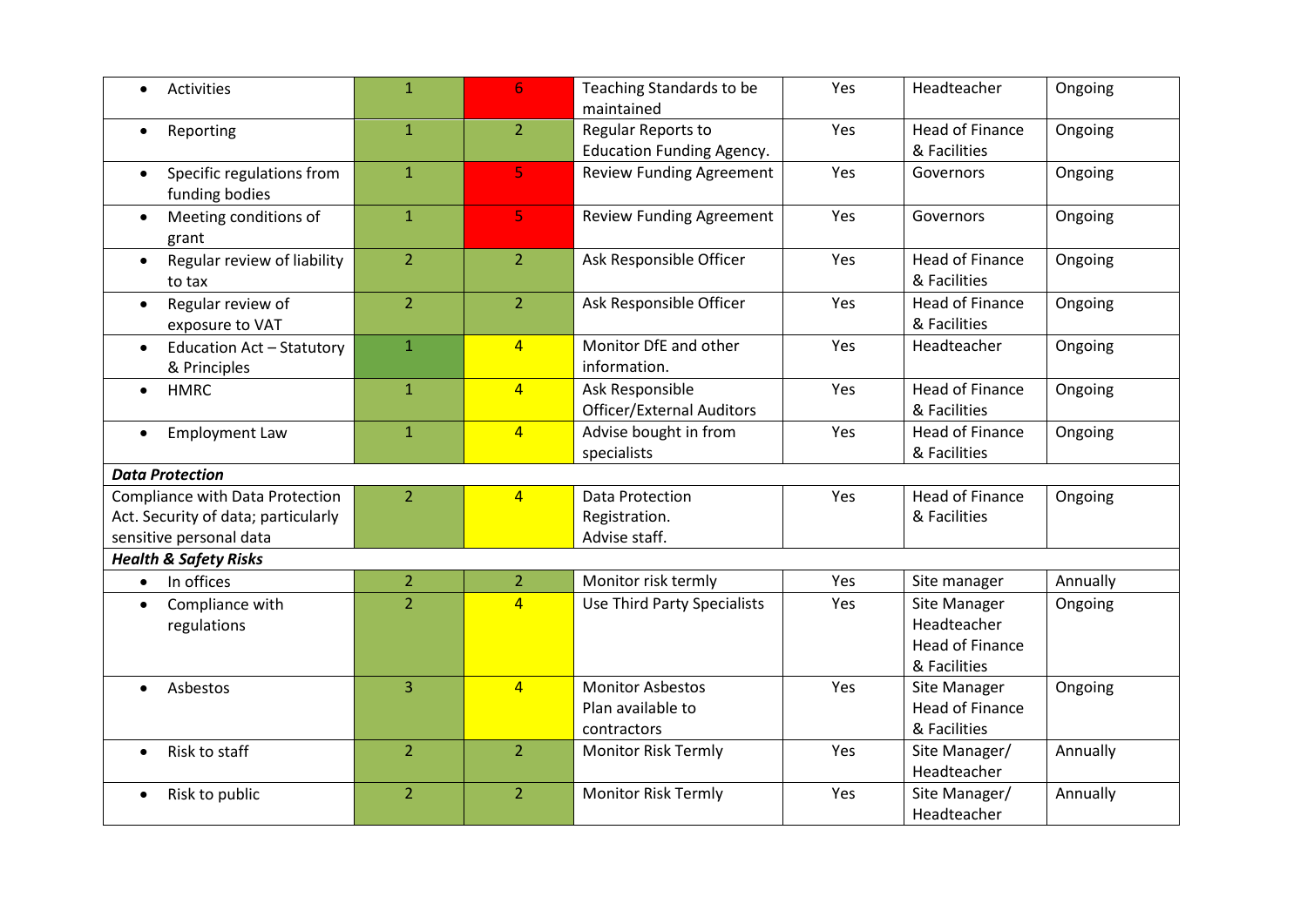| Risk to pupils                      |  | Monitor Risk Termly                                       | Yes | Site Manager/<br>Headteacher | Annually |
|-------------------------------------|--|-----------------------------------------------------------|-----|------------------------------|----------|
| Risk involved with school<br>visits |  | Ensure completion of visits<br>risk assessment via evolve | Yes | All Staff                    | Ongoing  |

# **Operational Risks**

| <b>Sub Risk Description</b>                                                                                    | Assessment<br>of Likelihood | Assessment<br>of Impact | <b>Existing Internal Controls</b><br>and Evidence                                                          | Is Risk<br>Mitigated? | Responsible<br>Person                  | Completion<br>Date |  |  |  |
|----------------------------------------------------------------------------------------------------------------|-----------------------------|-------------------------|------------------------------------------------------------------------------------------------------------|-----------------------|----------------------------------------|--------------------|--|--|--|
| <b>Personnel risks</b>                                                                                         |                             |                         |                                                                                                            |                       |                                        |                    |  |  |  |
| Loss of the Academy's Ofsted<br>rating as 'Outstanding'                                                        | 3 <sup>1</sup>              | 5                       | Continuous monitoring of<br>student progress<br>Continuous monitoring and<br>review of school practices    | Yes                   | Senior Leadership<br>Team              | Ongoing            |  |  |  |
| Loss of key personnel                                                                                          | $\overline{4}$              | 5                       | Ensure key personnel are<br>content.<br>Ensure key tasks cover<br>Governors monitor<br>succession planning | Yes                   | Senior Leadership<br>Team              | Ongoing            |  |  |  |
| Remuneration policies and<br>working practices do not<br>encourage good risk<br>management                     | $\overline{3}$              | $\overline{3}$          | Remuneration reviewed<br>annually                                                                          | Yes                   | Headteacher                            | Annually           |  |  |  |
| Personnel do not have sufficient<br>knowledge, skills and tools to<br>support achievement of the<br>objectives | $\mathbf{1}$                | $\mathbf{1}$            | Maintain strict Recruitment<br>Policy                                                                      | Yes                   | Governors/Senior<br>Leadership Team    | Ongoing            |  |  |  |
| <b>Training policies</b>                                                                                       | $\overline{2}$              | $\overline{3}$          | <b>Maintain Staff</b><br>Development                                                                       | Yes                   | Headteacher                            | Ongoing            |  |  |  |
| Viral Infection                                                                                                | $\overline{3}$              | $\overline{2}$          |                                                                                                            | Yes                   | <b>Assistant Head</b>                  | Ongoing            |  |  |  |
| <b>Environmental change</b>                                                                                    |                             |                         |                                                                                                            |                       |                                        |                    |  |  |  |
| Popularity of the school waning                                                                                | $\mathbf{1}$                | $\mathbf{1}$            | Ongoing promotion of<br>school in local community<br>including successes, exam<br>results etc.             | Yes                   | Headteacher &<br><b>Assistant Head</b> | Ongoing            |  |  |  |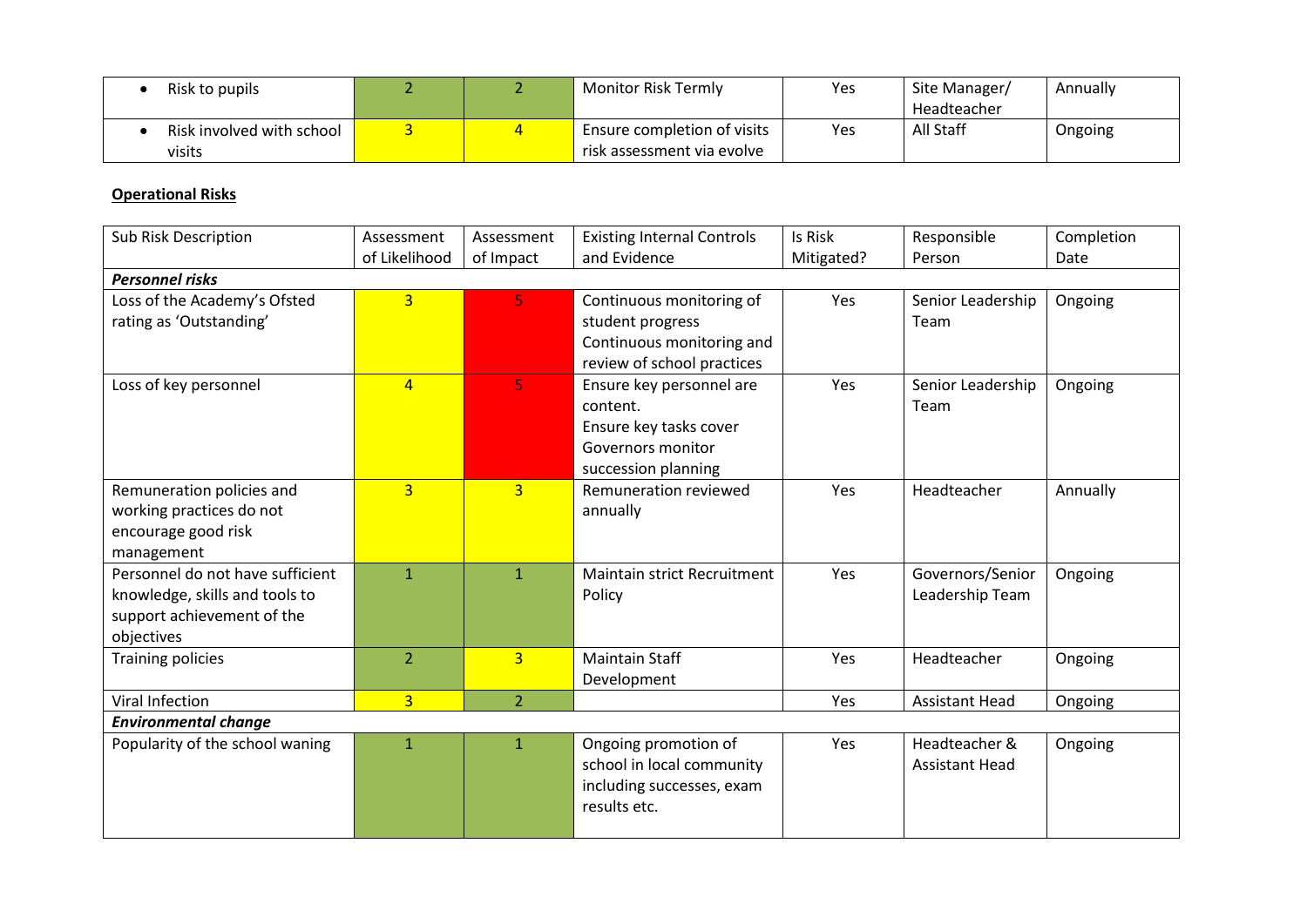| Greater competition for students  | $\mathbf{1}$   | $\mathbf{1}$   | Ongoing promotion of<br>school on local community<br>including successes, exam<br>results etc. | Yes                                      | Headteacher &<br><b>Assistant Head</b>                                             | Ongoing |
|-----------------------------------|----------------|----------------|------------------------------------------------------------------------------------------------|------------------------------------------|------------------------------------------------------------------------------------|---------|
| <b>Physical Disasters</b>         |                |                |                                                                                                |                                          |                                                                                    |         |
| Effect on the school of           |                |                |                                                                                                |                                          |                                                                                    |         |
| Fire<br>$\bullet$                 | $\overline{3}$ | 6              | Maintain Fire Drills.<br>Review Insurance.<br>Fire Risk Assessment.                            | Yes                                      | Site Manager<br>Headteacher<br><b>Head of Finance</b><br>& Facilities<br>Governors | Ongoing |
| Flood                             | $\mathbf{1}$   | $\mathbf{1}$   | Review Insurance.                                                                              | Yes                                      | Governors<br><b>Head of Finance</b><br>& Facilities                                | Ongoing |
| Earthquake<br>$\bullet$           | $\mathbf{1}$   | $\mathbf{1}$   | Review Insurance.                                                                              | Yes                                      | Governors<br><b>Head of Finance</b><br>& Facilities                                | Ongoing |
| Frost damage<br>$\bullet$         | $\overline{3}$ | 6 <sup>1</sup> | Check frost protection.<br>Arrange holiday cover.                                              | Yes                                      | Site Manager                                                                       | Ongoing |
| Snow/Ice<br>$\bullet$             | $\overline{3}$ | $\overline{4}$ | Condition of<br>school/grounds assessed                                                        | Yes                                      | Site Manager<br>Headteacher                                                        | Ongoing |
| Major storm damage                | $\overline{1}$ | $\overline{4}$ | Maintenance Programme                                                                          | Yes                                      | Site Manager<br>Head of Finance<br>& Facilities                                    | Ongoing |
| Loss of Power                     | 6              | $\overline{3}$ | Ensure vulnerable<br>areas have back-up.<br><b>Contact United Utilities.</b>                   | Yes                                      | Site Manager<br><b>Head of Finance</b><br>& Facilities                             | Ongoing |
| Loss of water supply<br>$\bullet$ | $\overline{3}$ | 2 <sup>1</sup> | Check tanks.<br><b>Contact United Utilities.</b>                                               | Yes                                      | Site Manager<br>Head of Finance<br>& Facilities                                    | Ongoing |
| Loss of heating<br>$\bullet$      | $\overline{4}$ | $\overline{4}$ | Annual Service / on-going<br>maintenance                                                       | Yes-but old<br>boilers need<br>replacing | <b>Site Manager</b><br><b>Head of Finance</b><br>& Facilities                      | Ongoing |
| Gas leak                          | $\overline{2}$ | 5              | Maintain boilers.<br>Evacuation plan.<br>Site plan.                                            | Yes                                      | Site Manager<br>Headteacher                                                        | Ongoing |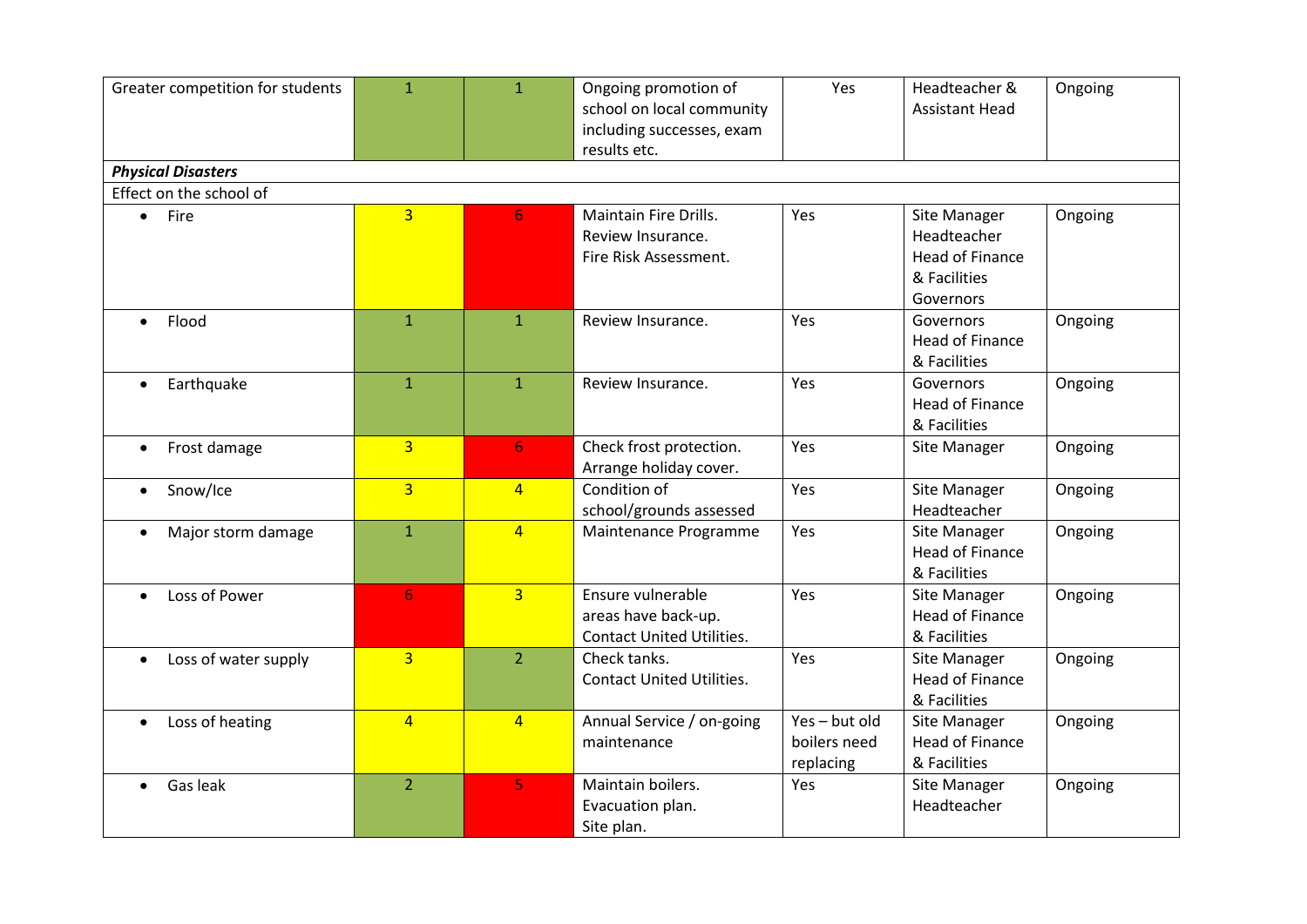| Collapse of retaining<br>$\bullet$<br>walls   | $\overline{2}$ | 2 <sup>1</sup> | Regular maintenance                                                                                                                                                   | Yes | Site Manager            | Ongoing |
|-----------------------------------------------|----------------|----------------|-----------------------------------------------------------------------------------------------------------------------------------------------------------------------|-----|-------------------------|---------|
| Tree/rotten branches<br>$\bullet$<br>falling  | $\overline{2}$ | 2 <sup>2</sup> | Regular pruning /<br>inspection                                                                                                                                       | Yes | Site Manager            | Ongoing |
| Trespassing in school<br>$\bullet$<br>grounds | 6 <sup>1</sup> | $\overline{4}$ | Staff to be aware of<br>potential trespassers.<br>Appropriate signage at<br>entrance to site and<br>fencing/gates erected.<br>CCTV warning signs.                     | Yes | All Staff               | Ongoing |
| of<br>curriculum<br>Loss<br>computer network  | $\overline{3}$ | $\overline{4}$ | Network Maintenance.<br>Ensure back-up can be<br>restored.<br>Use outside agencies.                                                                                   | Yes | <b>ICT Manager</b>      | Ongoing |
| Loss of admin network<br>$\bullet$            | $\overline{3}$ | $\overline{4}$ | Network maintenance.<br>Ensure backup can be<br>restored.<br>Use outside agencies.                                                                                    | Yes | <b>ICT Manager</b>      | Ongoing |
| E Safety<br>$\bullet$                         | $\overline{3}$ | $\overline{4}$ | Procedures in place to<br>monitor inappropriate use<br>of the network<br>Guidance provided to<br>parents, students and staff                                          | Yes | <b>ICT Manager</b>      | Ongoing |
| <b>Human/Physical Security</b>                |                |                |                                                                                                                                                                       |     |                         |         |
| Normal School Teaching Periods                | $\overline{2}$ | 5              | As first item above, all staff<br>to continue to be vigilant<br>and checking all visitors are<br>wearing badges.<br>CCTV in operation across<br>the site              | Yes | All Staff               | Ongoing |
| Out of Hour Activities                        | $\overline{3}$ | 5              | Reception<br>closed.<br>Caretaker employed<br>to<br>cover the periods of time<br>as required, patrolling the<br>site and ensuring all doors<br>other<br>than<br>those | Yes | <b>Caretaking Staff</b> | Ongoing |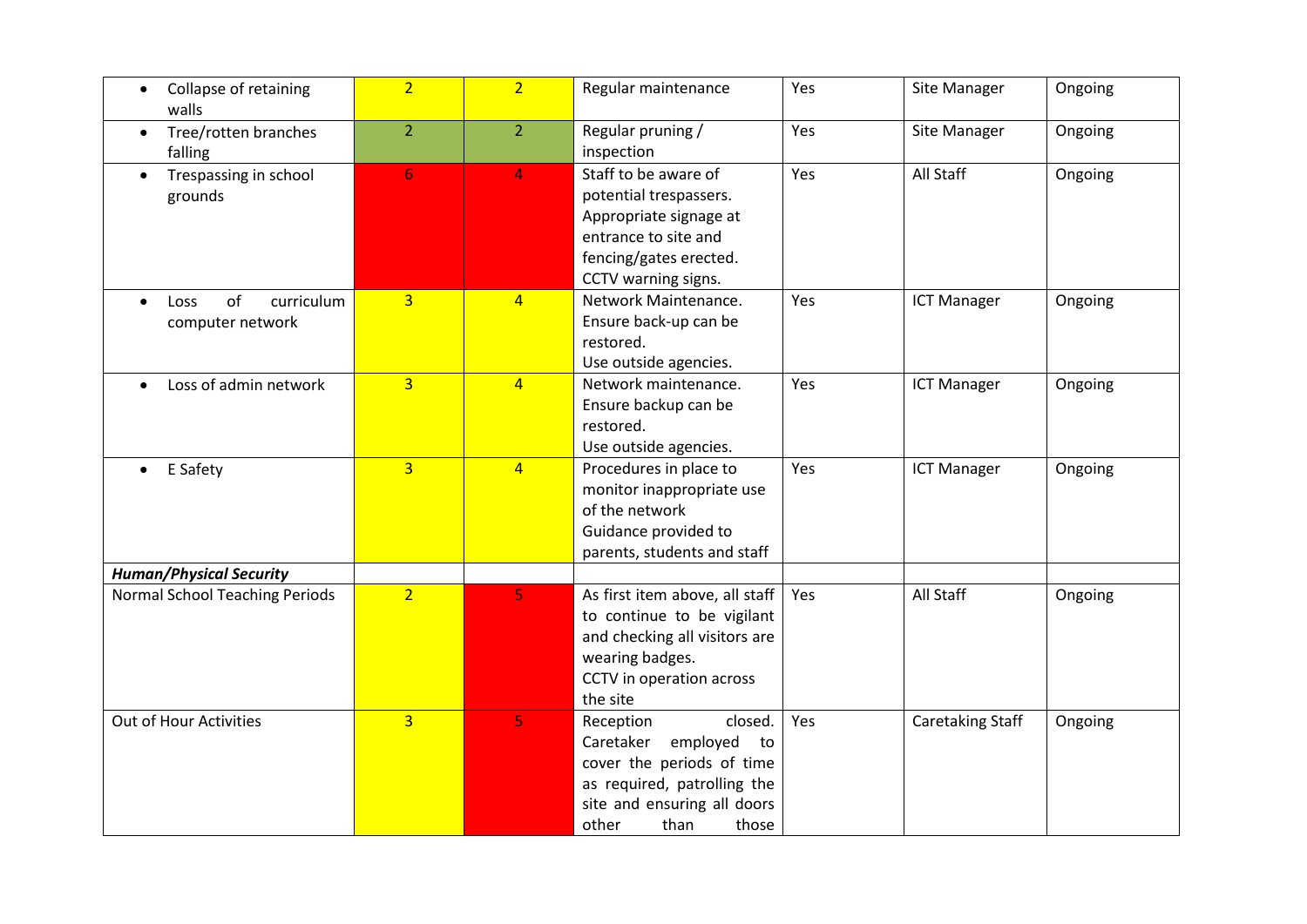|                                      |                |    | monitored by staff are kept<br>locked.<br><b>Staff</b><br>challenge<br>to<br>unaccompanied visitors.<br>From 4pm to 6pm Library is<br>'Safe Place To Be' with First<br>Aid Trained member of<br>staff always present. All<br>pupils can use this facility<br>CCTV in operation across<br>the site.<br>Doors locked after 5pm. | Yes<br>Yes |                                                         |         |
|--------------------------------------|----------------|----|-------------------------------------------------------------------------------------------------------------------------------------------------------------------------------------------------------------------------------------------------------------------------------------------------------------------------------|------------|---------------------------------------------------------|---------|
| Out of Hours                         | 4              | 5. | Reception closed.<br>Caretaker employed<br>to<br>cover the periods of time<br>as required patrolling the<br>site and ensuring all doors<br>than<br>other<br>those<br>monitored by staff are kept<br>locked.<br>Staff to challenge<br>unaccompanied visitors.<br>CCTV in operation across<br>the site.                         | Yes        | Caretaking Staff                                        | Ongoing |
| Burglary at weekends and<br>evenings | 3 <sup>1</sup> | 5  | Premises covered by<br>burglar alarm / CCTV.                                                                                                                                                                                                                                                                                  | Yes        | Site Manager<br><b>Head of Finance</b><br>& Facilities  | Ongoing |
| <b>Health &amp; Safety</b>           |                |    |                                                                                                                                                                                                                                                                                                                               |            |                                                         |         |
| Footpath & Right of Way              | $\overline{3}$ | 5. | Moved away from the<br>school building.                                                                                                                                                                                                                                                                                       |            | Headteacher &<br><b>Head of Finance</b><br>& Facilities |         |